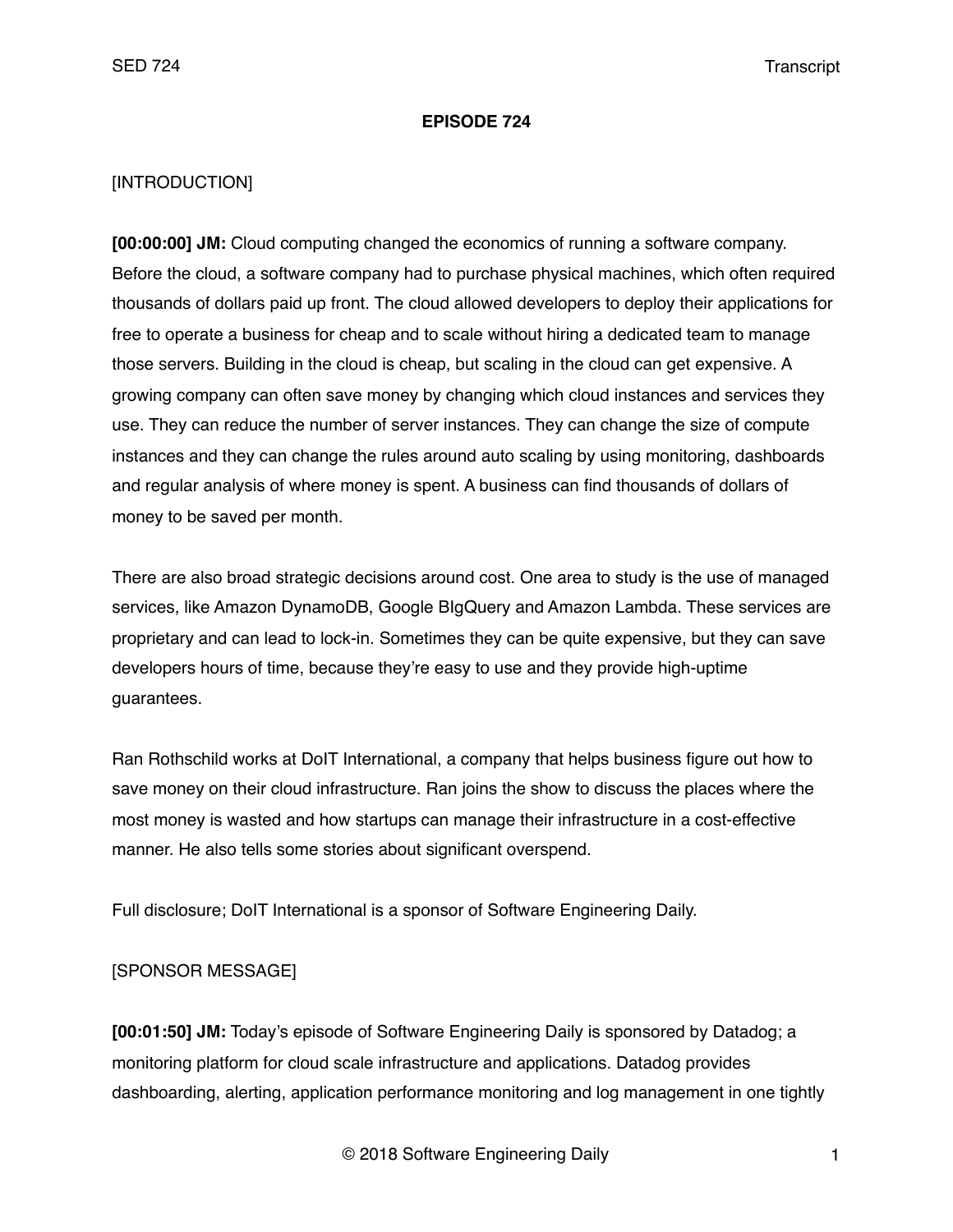integrated platform so that you can get end-to-end visibility quickly and it integrates seamlessly with AWS so you can start monitoring EC2, RDS, ECS and all your other AWS services in minutes. Visualize key metrics, set alerts to identify anomalies and collaborate with your team to troubleshoot and fix issues fast. Try it yourself by starting a free 14-day trial today. Listeners of this podcast will also receive a free Datadog t-shirt. Go to softwareengineeringdaily.com/ datadog to get that fuzzy, comfortable t-shirt. That's softwareengineeringdaily.com/datadog.

## [INTERVIEW]

**[00:02:57] JM:** Ran Rothschild, welcome to Software Engineering Daily.

**[00:03:00] RR:** Thank you very much. Happy to be here.

**[00:03:03] JM:** You are the chief business officer of DoIT International, and a lot of what you do is around cloud cost optimization. So I want to talk about cloud spend. A company, when it's getting off the ground, cloud spend is usually not an issue. I've got some EC2 instances, or maybe I'm standing up my cloud on Heroku, or on Firebase. There's a bunch of options, but it's basically free for a startup. When you have no traffic, very few users, it's super cheap. At what stage in a company's growth does the expense of cloud computing start to become important?

**[00:03:44] RR:** We believe that actually this is something that specially new customers should take into account very early in the process, because it helps not only in predicting your future cost once you're going to being production and have an X-amount of customers. But also to help you better reach a decision on which cloud provider is the right fit for you. Sometimes it can be technical reasons, but in many cases, especially for early stage companies, startups more particularly, it has a very big implication on their business and this can save them a lot of money if they opt for the cheaper solution, which also answers their technical requirements and challenges.

We will normally recommend for new customers, and this is by the way something that we see that early stage companies that are making their first steps on the cloud are considering what the cost is going to be like once they go to production. Once the company becomes more mature, it moved into production, you the spend going up, you see the utilization of additional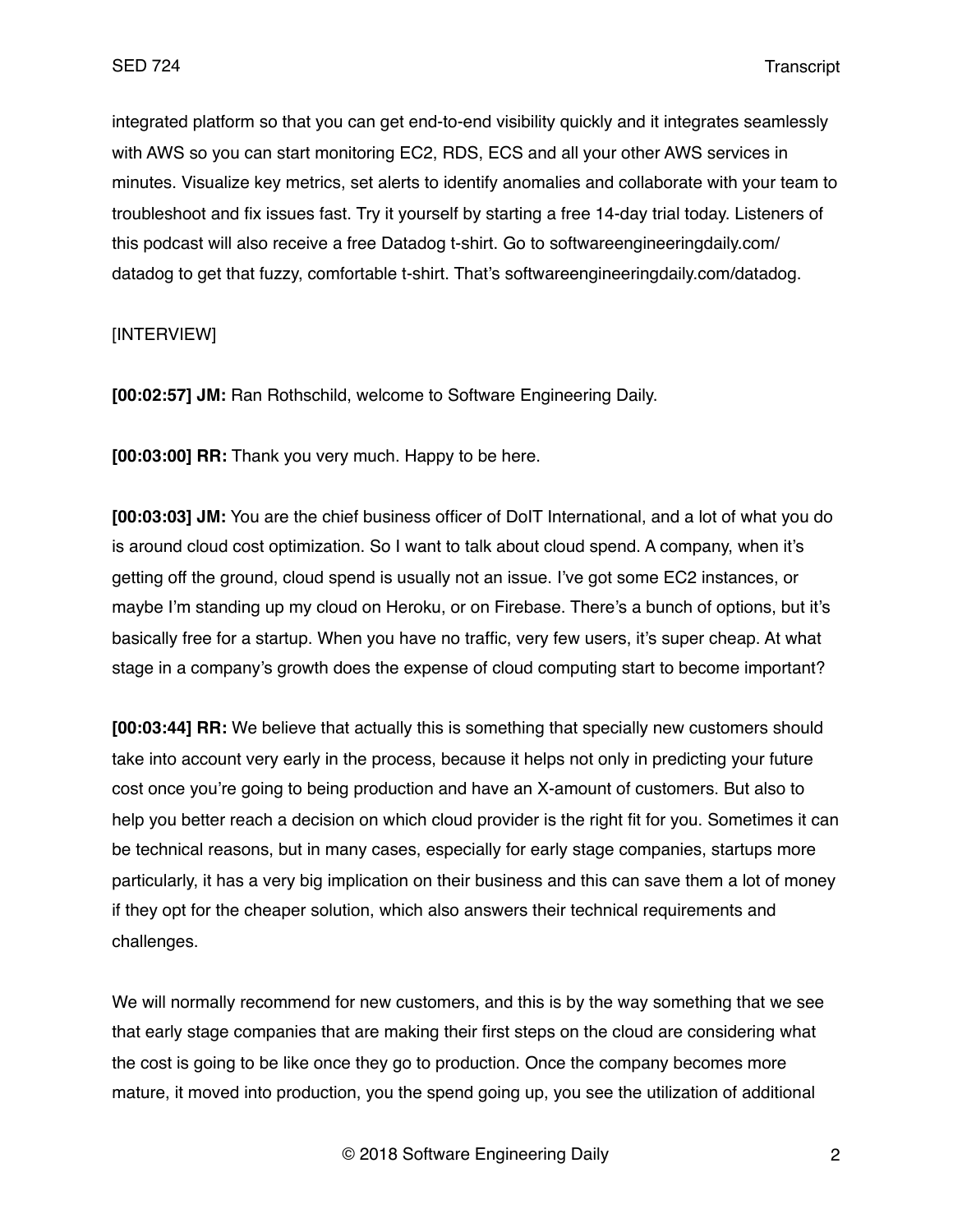services coming into play. It's something that this is the second phase that the customer should analyze their cost in to make sure that they are optimal and optimizes much as possible using the right tools and services, because making changes and sometimes it can be architectural changes, sometimes it requires changes to the application and so on. It will be more difficult to do at a later stage. It's something that is also very relevant to the early stage and then to the first phase once you start production and bigger deployments.

**[00:05:23] JM:** Okay. Let's say I have started a company. It's a photo-sharing app. You could share photos and videos and it's all cat pictures. You can only share photos and videos of cats, and my social network gets super popular, it's getting lots of traffic and I've gotten myself into a situation where I'm spending tons of money on infrastructure. If that kind of thing happens to me, what's the typical waste? Where is the waste in the kind of infrastructure that has been built up as that company has scaled?

**[00:05:58] RR:** Normally, the problem here is with the way that you actually use the various storage options that the different cloud vendors have. All cloud vendors have more than one storage solution, and what you need to do is to make sure that you store the data, the cat images in this case, on the right storage type if you need it accessible right away. So that's one type of storage. But for images that are less likely to be accessed, I will move them to a different kind of storage which will be cheaper and much more suitable to the use case at hand. If you build a lifecycle policy around the data that you manage, this will yield optimizations as far as cost is concerned.

**[00:06:46] JM:** If we're talking about AWS, is that typically like I've stored all of my images and videos in S3 and the once that are rarely accessed I should put them in – I don't know, block storage or something?

**[00:07:00] RR:** Yeah. Normally, on AWS, you start with the EBS volumes for the data that is required to have very superfast access. You cannot afford the latency for going to S3. Then on S3, you'll have frequent access and infrequent sequence. Then you have the other option of glacier for archived images. If I have, for example, let's say images that the chances of something requesting them are only 10% of the time. Even in those cases I can wait a few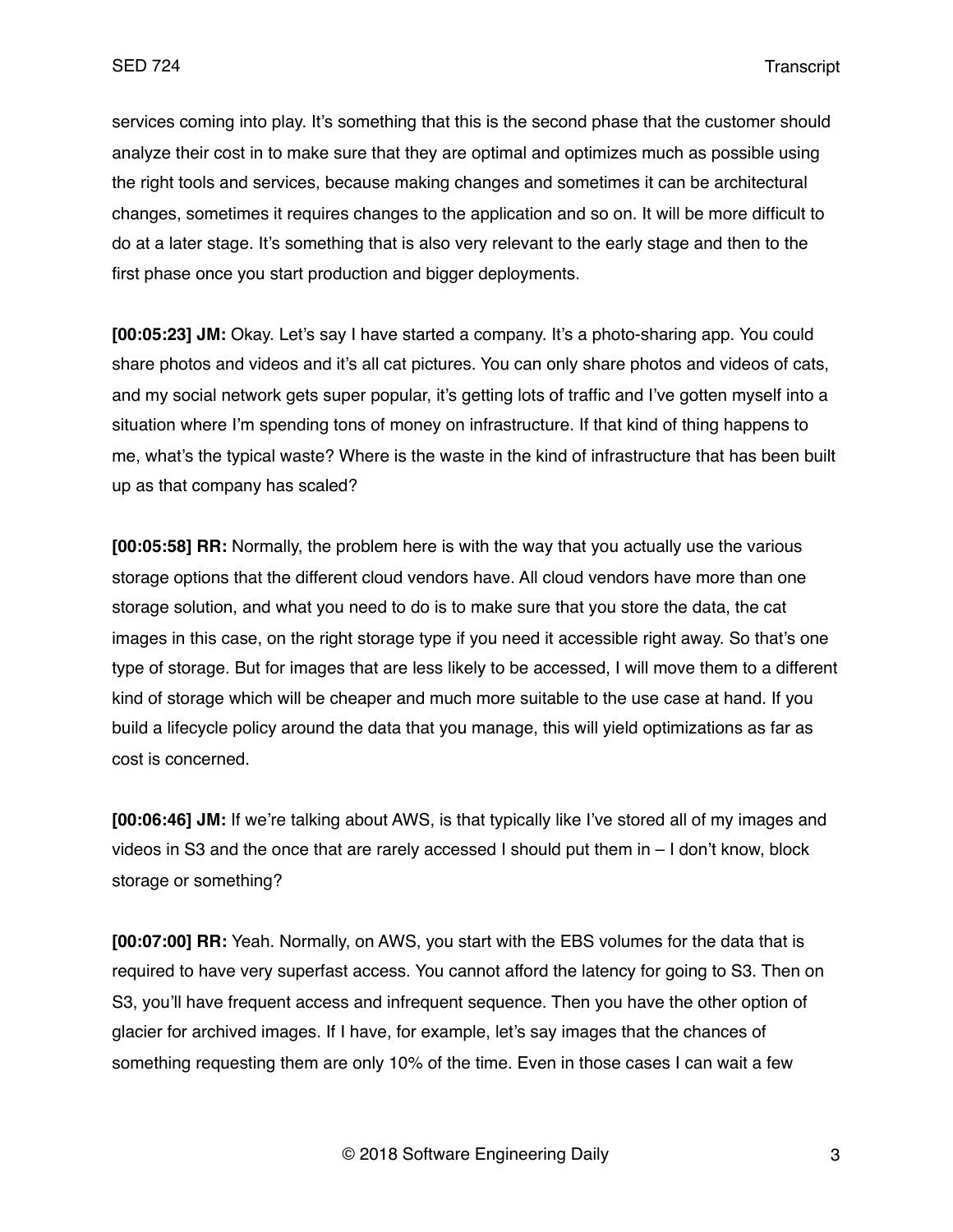seconds longer until I provide the image. Then it will make sense to move the data to the infrequent access storage.

You have to create and think about what kind of information am I storing? What is the probability that someone will request certain type of images and so on? It's something that you have to learn not only on your existing dataset, but also as you increase the dataset, think about the probability of access and what will make the optimal fit for those kind of images.

**[00:08:07] JM:** When I was in school, we learned about the memory hierarchy. I think that's what it's called. You have disk, which is the cheapest in terms of expense, but it's the slowest access time. Then you have, I think, in-memory or RAM, which is faster access time, but it's more expensive. It's more scarce, and then there's this set of tradeoffs between those types – There's a gradient of different storage mediums between those types. That was kind of a single machine notion, and now we're in this world where you have pretty much the same idea where you have this tradeoff of cost versus access time. But it's moved to distributed systems. They're kind of opaque. We don't really understand how they work, or do we understand – If you talk about EBS, I think that's elastic block storage, right? Talk about EBS versus S3, do we even understand how these systems work or do we just understand that there's some SLA and there's some cost associated with them?

**[00:09:12] RR:** Regarding your first observation, even today you have on AWS, for example, Instance Store, which is similar to the cache that you had before. You store images that are – You need to retrieve them superfast on that, but that's rarely the case especially when you're talking about images, for example. Then you to move it to EBS, and unlike before when disk were the cheapest storage medium, here, EBS actually is the most expensive, and then you move to the different types of S3. Even also on EBS, you can go magnetic, you can go SSD disk and so on. If you are really keen on getting the knowledge, you can get it, you can understand how it works. AWS do not disclose everything, but you can certainly get a better understanding of what's the optimal solution for you based on how it works. Once you understand that, it's easy for you to choose. Mind you, you can always benchmark and test. It's pretty simple to move data from one storage type to another and then run the same test again and see the latency and see the impact on sole price.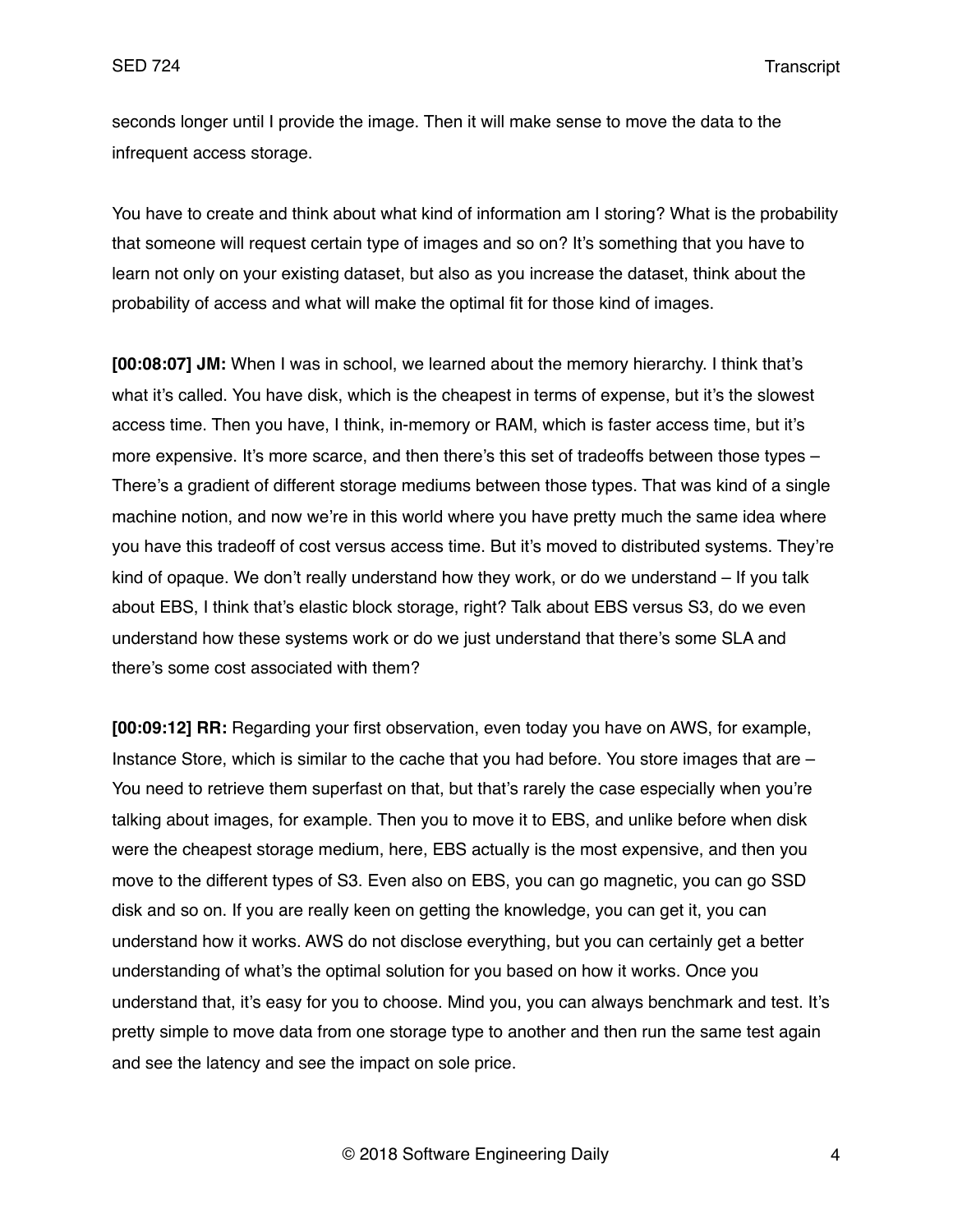**[00:10:23] JM:** You're talking about cost tradeoffs for storage. I hear a lot about cost tradeoffs for compute. So when you have these – I hear these words like spot instance or reserved instance, and I think this represent different pricing options for servers that you can buy on AWS or I think on Google Cloud. I think Google Cloud has a kind of market like that. Can you tell me about what are the kinds of applications that get into a situation where they need to be conscious of the costs of these different compute instance types and how do they choose between these different compute instance types?

**[00:11:06] RR:** Great. Great question. Basically on AWS, for example, today you have three tiers of compute, you have on the demand, which is the most expensive, which is basically there is no commitment from any side or from AWSs nor from the customers, and I pay the highest price for that specific instance. Then on top of that I can take on a commitment the reserved instances, which is the same instance, but AWS allow me to commit for using a specific family type in a specific region, on a specific operating system. In return, I get a discount. Then you have a totally different kind of machines, which are spot instances, which is something pretty genius that AWS came up with several years back already, which is basically a pool of resources that are not utilized by anyone. AWS basically gives the option to bid for these resources. Like the stock exchange, you bid. You can reach discount level of about 90%, 80% from the on-demand prices. The challenge here is just knowing how to bid and how to play with those mechanisms.

You can either do it yourself and optimize your spot fleet instances or you will have several thirdparty solutions that can do that for you. Now, of course between the on-demand and reserved instances, there are no implications to your application. It's just basically a license for commitment that you take on that specific compute. Then on the spot instances, that, of course, changes the whole way to look at things, because it really depends on the type of application that you are running. Because when you're bidding for resources and getting them, someone can outbid you. If you set a threshold, a maximum level of threshold that you will not pay above that price and someone outbids you who will take that resource. You have thirty seconds notification that this resource is going to be taken.

Now, let's say that your application is stateless. So that's a great option, because you can terminate the session and launch it on a different spot instances. If you know to manage a

© 2018 Software Engineering Daily 5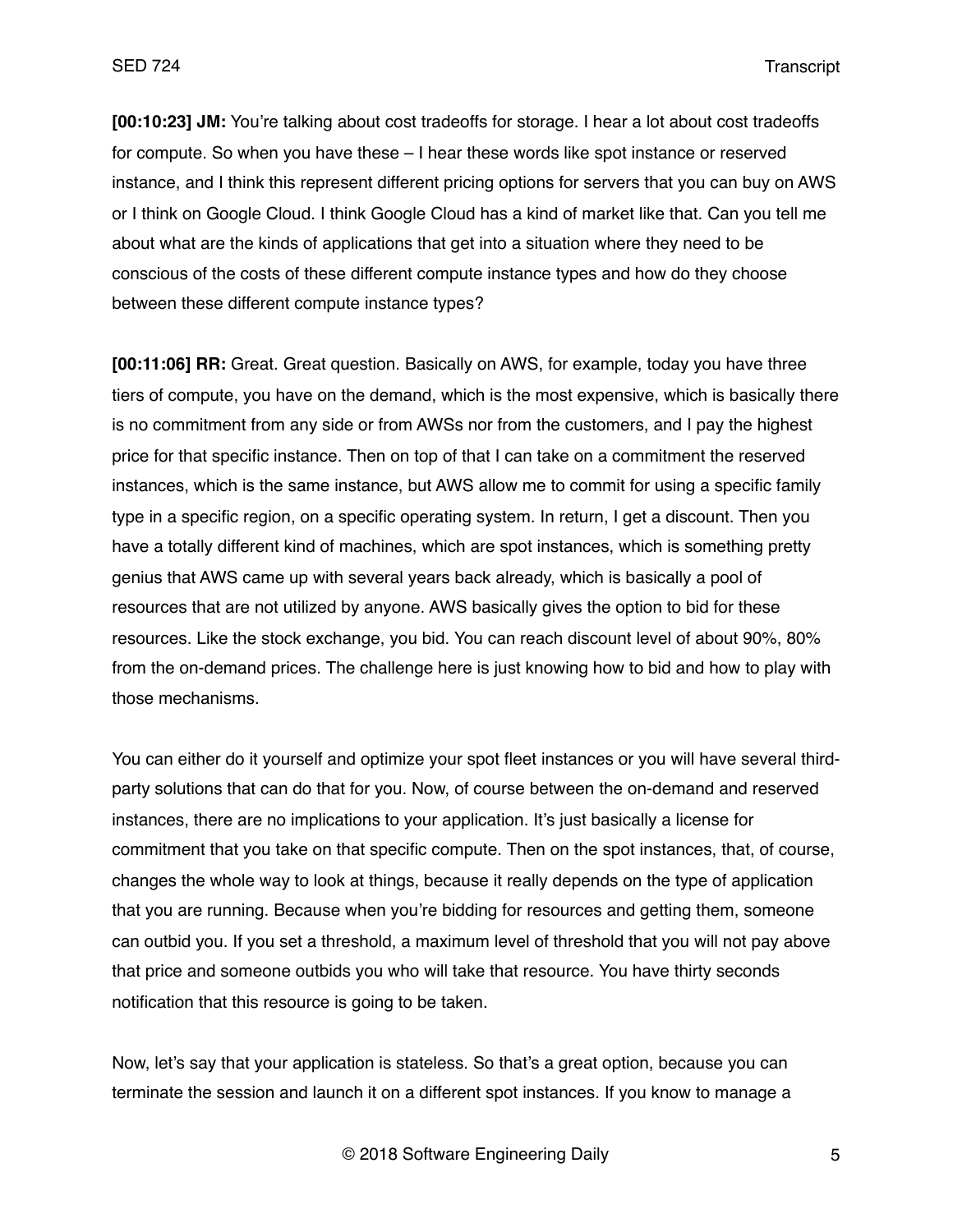stateless application on a spot fleet of resources, that can save you huge amounts of money especially when compute is one of the more expensive services on the cloud today. You can certainly optimize your spend and also the way that you work using spot instances.

Google Cloud on the other hand have a different way to do that. They have what is called sustained use discount, which is basically automatic. Any VM that is running, for example, a full month will enjoy an automatic 30% discount on the list price. On top of that, you can take what is known as CUD, committed use discount, which is the equivalent of reserved instances on AWS. You have the equivalent for spot instances, you have the pre-emptible VMS, which basically the main difference between that and AWSs spot instances is the fact that any VM, you can own it only up to 24 hours. Regardless if someone outbids you or anything like that, the resource will be taken. Worst case scenario, after 24 hours.

**[00:14:33] JM:** Tell me more about the kinds of applications where the application developer is going to get into a situation where their server costs are too much, because you talked about the kinds of applications, the storage cost, like a photo-sharing app. But when am I going to get into a situation where my server costs are too expensive and I need to have these spot instances or choose between spot and reserved instances?

**[00:14:58] RR:** There isn't a simple answer for that, because of course there is a correlation between the type of instance that you're launching, the more memory and CPU that you need means that you'll pay more. Of course, operating system is a big factor in this, Windows, VMs that cost much more than any type of Linux machines. Of course, when developing applications, make sure that they, from a cost perspective aspect, should run on Linux rather on Microsoft, but it's just too expensive. Then as far as managing the sessions and the state of the application, it's also a factor because – Of course, microservices is a huge factor, especially with the huge boost and interest that containers have shown over the past couple of years and all the orchestration solutions managing the containers. These are all factors that you need to take into place when developing new applications. The type of operating system, the state of the application. Am I running on a monolithic application or microservices? I think that those are the three main considerations, but there are others of course.

### [SPONSOR MESSAGE]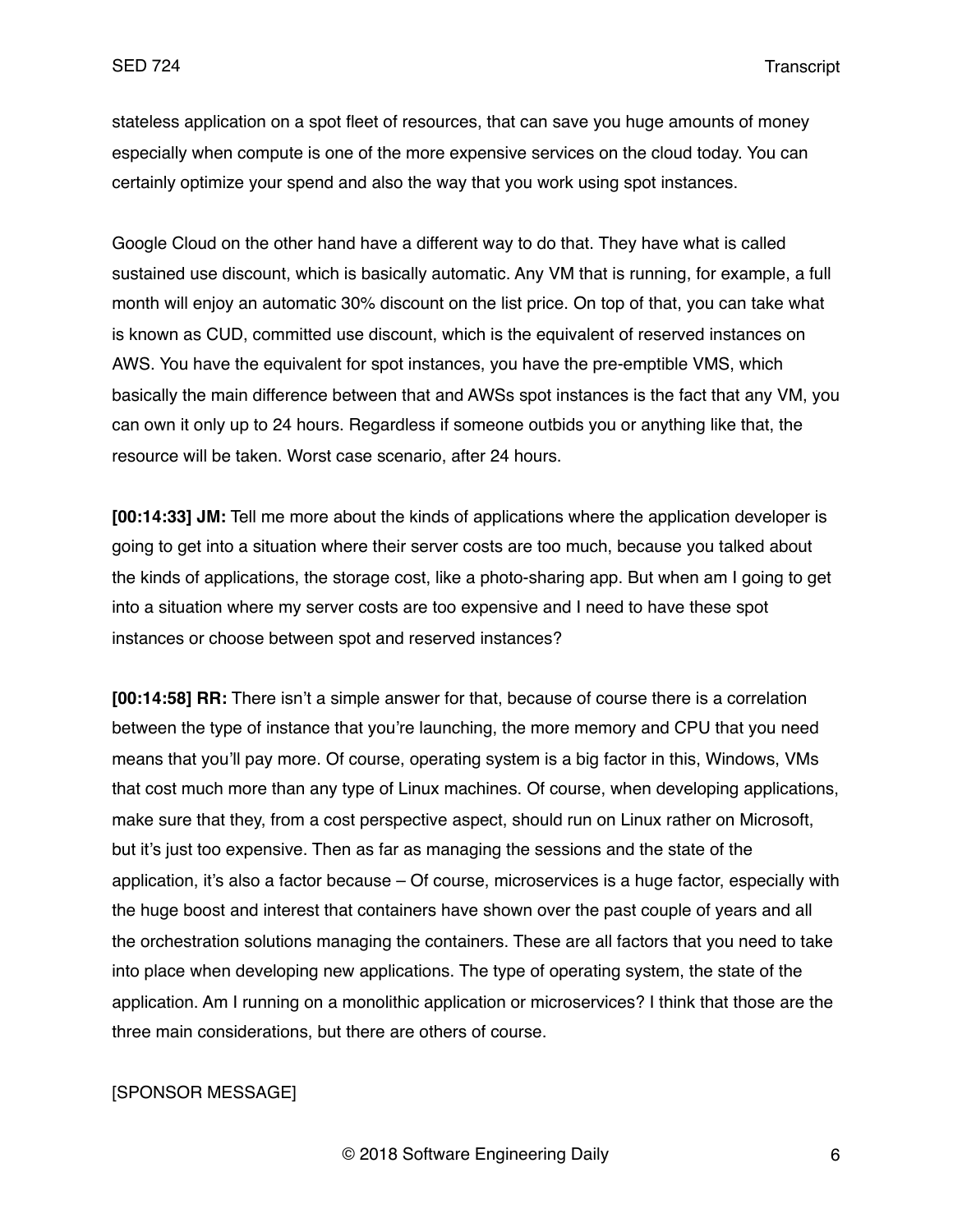**[00:16:23] JM:** Managed cloud services save developers time and effort. Why would you build your own logging platform, or CMS, or authentication service yourself when a managed tool or API can solve the problem for you? But how do you find the right services to integrate? How do you learn to stich them together? How do you manage credentials within your teams or your products?

Manifold makes your life easier by providing a single workflow to organize your services, connect your integrations and share them with your team. You can discover the best services for your projects in the manifold marketplace or bring your own and manage them all in one dashboard. With services covering authentication, messaging, monitoring, CMS and more, Manifold will keep you on the cutting-edge so you can focus on building your project rather than focusing on problems that have already been solved. I'm a fan of Manifold because it pushes the developer to a higher level of abstraction, which I think can be really productive for allowing you to build and leverage your creativity faster.

Once you have the services that you need, you can delivery your configuration to any environment, you can deploy on any cloud, and Manifold is completely free to use. If you head over to manifold.co/sedaily, you will get a coupon code for \$10, which you can use to try out any service on the Manifold marketplace.

Thanks to Manifold for being a sponsor of Software Engineering Daily, and check out manifold.co/sedaily. Get your \$10 credit, shop around, look for cool services that you can use in your next product, or project. There is a lot of stuff there, and \$10 can take you a long way to trying a lot of different services. Go to manifold.co/sedaily and shop around for tools to be creative.

Thanks again to Manifold.

## [INTERVIEW CONTINUED]

**[00:18:38] JM:** Another issue that can emerge with too much cost is when a company, if I'm building my cat photo-sharing company, cat photo-sharing app company, and I use too many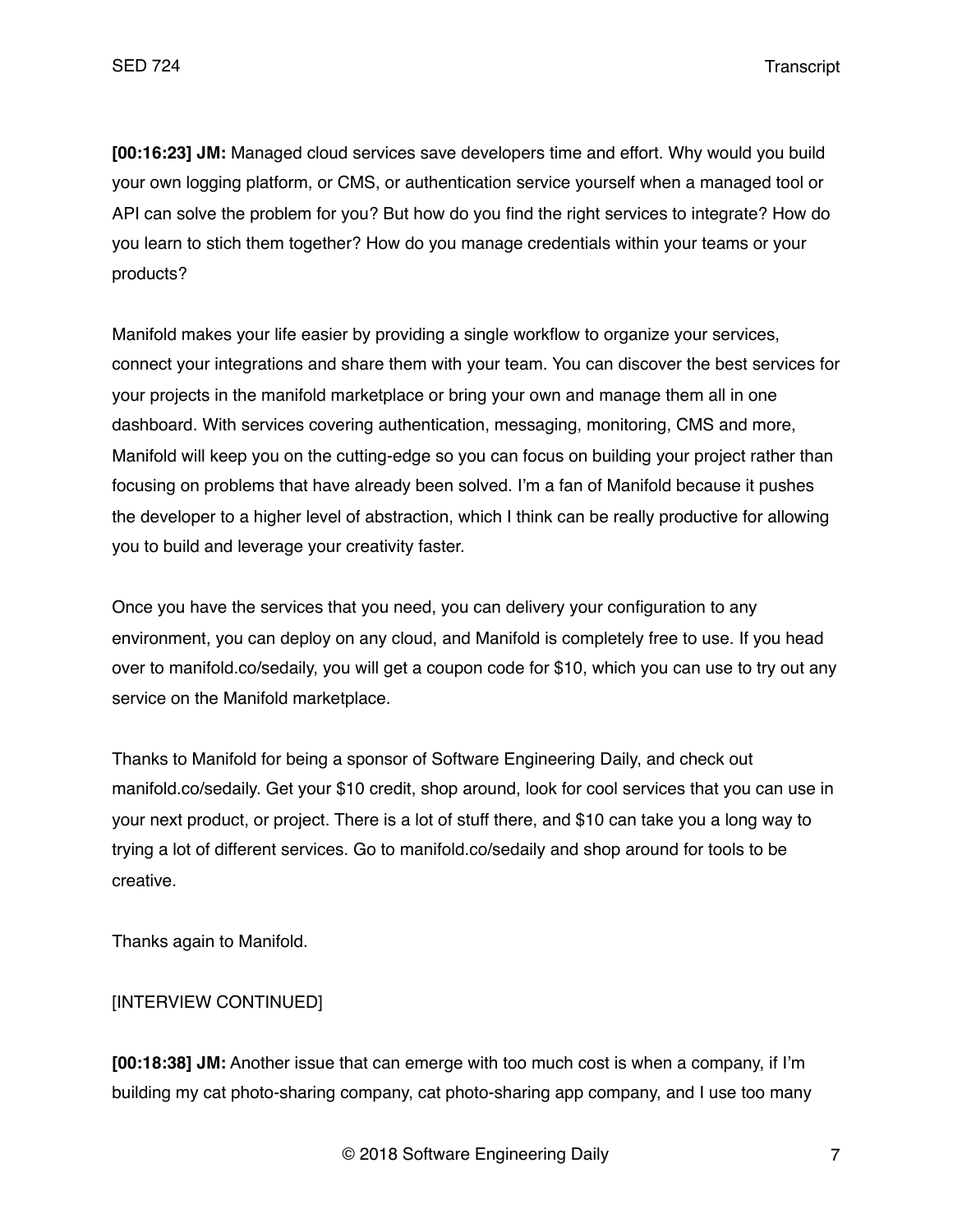managed services. Let's say I use one of these expensive hosted databases that takes care of all my auto scaling and elasticity and it makes things really fast, but I get to a point where, "Oh! This is just way too expensive." That's just one example. There're lots of managed services that people use, and I love managed services, because generally they speed up your development time. I use Firebase a lot, and Firebase is the perfect example of a managed service that takes care of so many different dimensions of engineering for you. But I believe that if you build your app on Firebase, if it gets really big, the economics can get kind of dangerous and you can be spending a lot on it because it's sort of this – It takes care of things for you kind of database/ hosting system.

Do you have any advice on managed services and when companies get into trouble with managed services?

**[00:19:50] RR:** Yeah. Again, great question. Normally when you're any new company, startups, normally opt for managed services, they don't have the men power nor the resources, nor the interest to continue and managing database services, for example, or others by themselves. Remember that companies running on the cloud – Cloud is not their core business. As you grow, it becomes a huge part of what you do, maintaining that, analyzing, cost of initiation and all that.

New customers, new companies start with many services rightfully so. What happens when you grow and continue to use managed services rightfully so. What happens when you grow and continue to use managed services, you need to basically analyze the pros and cons of using that and it's not only on the direct cost aspect that companies should focus on, which is normally the case unfortunately, because the alternative of running a managed database – Okay, I launched, let's say, a minimum of three VMs. I build my cluster and my monitoring VM, and I have a database, but what is my operational cost managing that? Do I need now to hire a DBA or do I need someone from my ops team to be fully dedicated on managing that database or other service?

It's something that you need to factor in is the operational overhead as well. Again, going back to my previous comment, remember that cloud is not your business. It's a derivative of what you do. You should ask yourself the question is; should I manage that solution on my own? Is it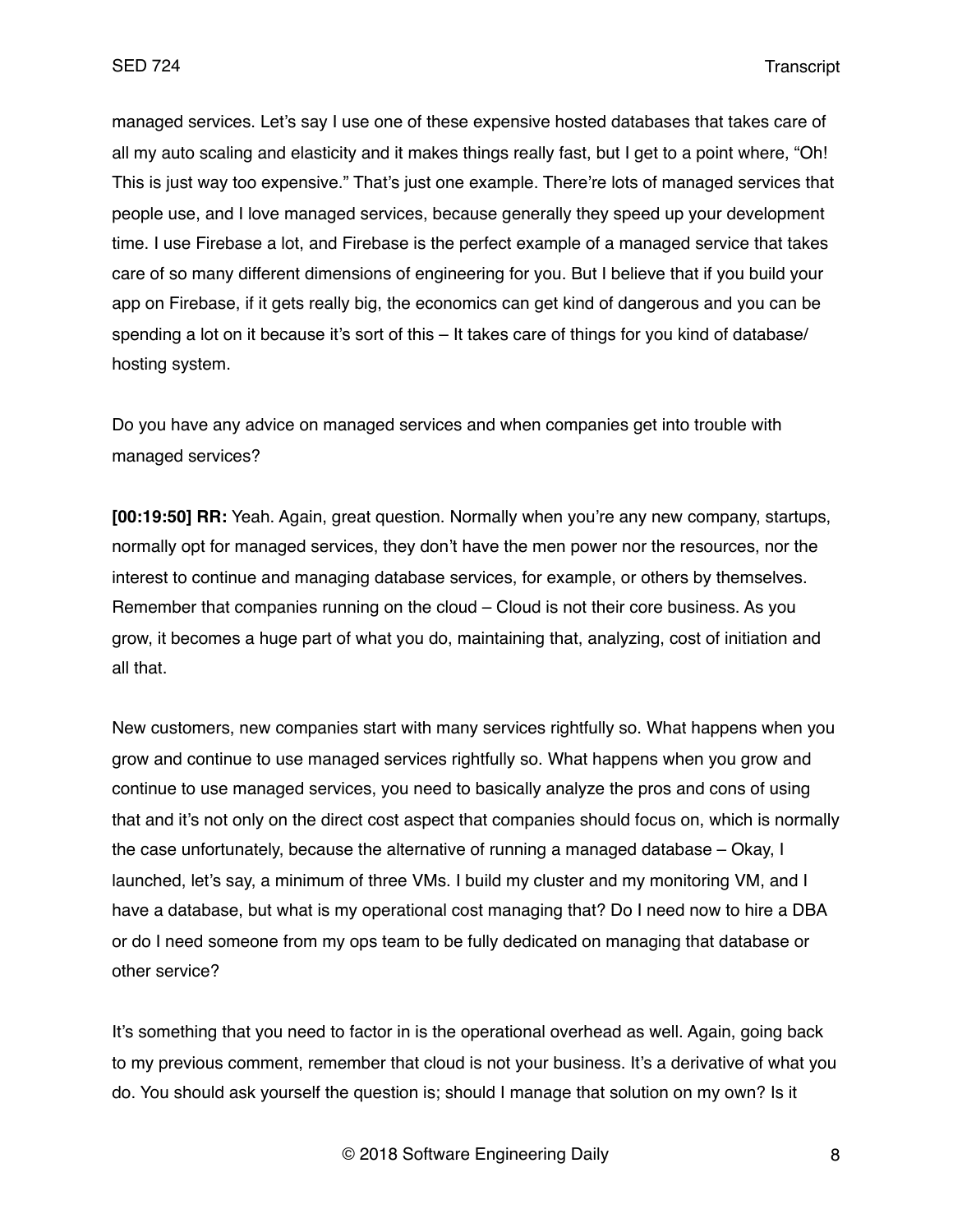something that I want to do? Is it something that is important for me or is it a value? It can be financial, of course, but it has also operational aspects to that. Don't forget to look at the operational cost, and it's a premium service. That's the way I look at it, and you always pay more for a premium service. Someone else is managing that for you. That's where the added cost lies. Is it worthwhile? That's for each company to decide on their own. But for the most part, you rarely encounter companies that want to go back in time and manage their own databases.

Normally it come – By the way, just to complete that point. When customers opt to managed services on their own, it's coming due to a lack of functionality, which is missing in the managed service. Not necessarily from the cost aspect.

**[00:22:24] JM:** One thing I have found about running a business, and I run a podcast business. So it's not exactly an infrastructure-intensive business, but we pay for things like podcast editing, posting of our podcast episodes, which are on a CDN that's a little expensive. We pay for hosting of our WordPress site, which we way overpay for, but it always stays up. So maybe it's fine to pay for that. One thing that I've realized is what's kind of interesting about business and what's fun about business or at least the kind of business that I'm in is – First of all, when you start a business, especially a business like a podcast business, you have no idea what the inputs and outputs are going to be. You just don't know how much it's going to cost to run it. You don't know how much money you're going to make. You don't know what the unit economics are going to be. You don't know what the operational costs are going to be.

But overtime, maybe it takes one month. Maybe it takes six months. Maybe it takes two years. You figure out kind of the ins and outs. With some obviously degree of variation, maybe the economy spikes and you get a huge windfall, or the economy crashes and the entire economics of your business start to slow to a crawl, but you can figure out the inputs and outputs of a business. Once you start to figure out that sort of equation, you can almost draw the equation on a chalkboard if you wanted to.

Then you start to see, "Okay. If I just pay \$5 for this thing, it will solve a problem that is costing me \$10," and that kind of math makes business incredibly profitable. If they can figure out the places where they can spend money to make money. That's why a business can be so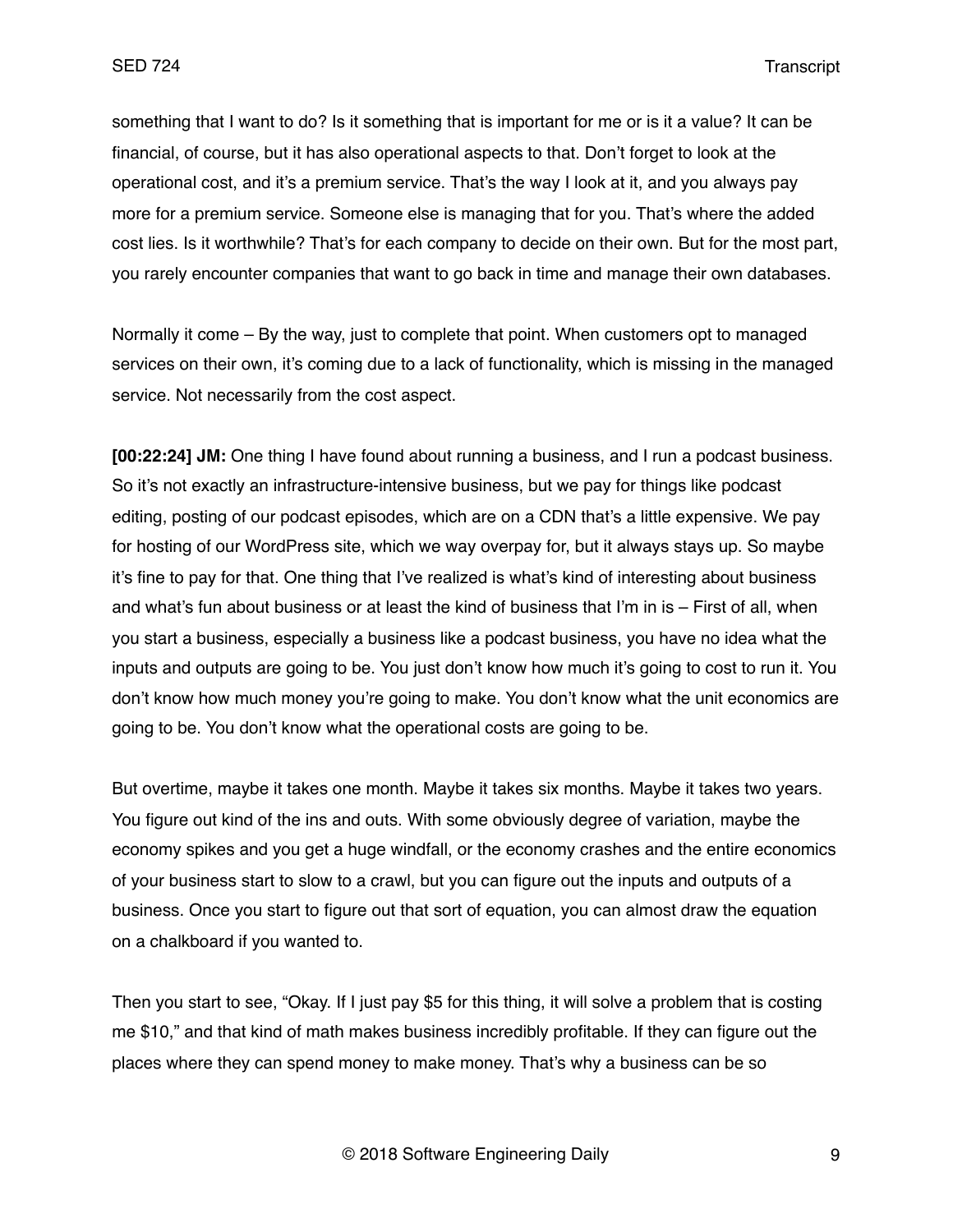interesting and why the choice of vendors can be really important. The choice of services can be really important. The choice of consultants that you go to can be extremely important.

I just say all these to motivate the conversation of once a company starts to get to a point where they understand the inputs and outputs of their company and they can start to say, "Okay, I can pay for X and I get  $X + Y$  in returns," they can start to make these savvy economics decisions. I have heard this call – As it relates to computing, I have heard it called finops. That's a term that you may be familiar with. Do you know what finops is? Have you heard that term?

**[00:24:50] RR:** Oh, yeah. Absolutely. Finops is financial optimizations, of course, or financial operations. I heard different versions. But finops basically is the science behind financial optimizations of your spend on the cloud, on-prem, whatever, but it's the science behind that. How do I optimize? How do I make sure that I do not have wasted money or waste resources, underutilization and so on in my environment?

**[00:25:23] JM:** If I have my podcast business and I 've got some services that I pay for, or we could say it's the cat photo-sharing business, because that's a better example. Cat photosharing probably has a ton of infrastructure. You've got different managed services for different image recognition things going on to make sure all the images are actually cats. I've got enough going on in my company that if I allocate resources to finops, it's going to take some resources away from the main things that I'm doing, building software, perhaps finding advertisers, perhaps working with my community. What's the strategy for allocating resources to the process of finops? If you're a company with traction, when do you start to just look at your infrastructure and say, "Okay. Where can I save money?

**[00:26:15] RR:** Finops is becoming more and more acceptable in the industry because of the maturity of cloud usage over the recent years and customers have reached certain scales of spend on the cloud where they just have to better understand what they're paying for and find ways to optimize their spend. There are different options. The first option for customers is that there are many third-party solutions out there in the market that provide SaaS for analyzing and recommending – Analyzing your spend and providing you with recommendations on how to save your cost. The second aspect of that is working with partners. There are partners in the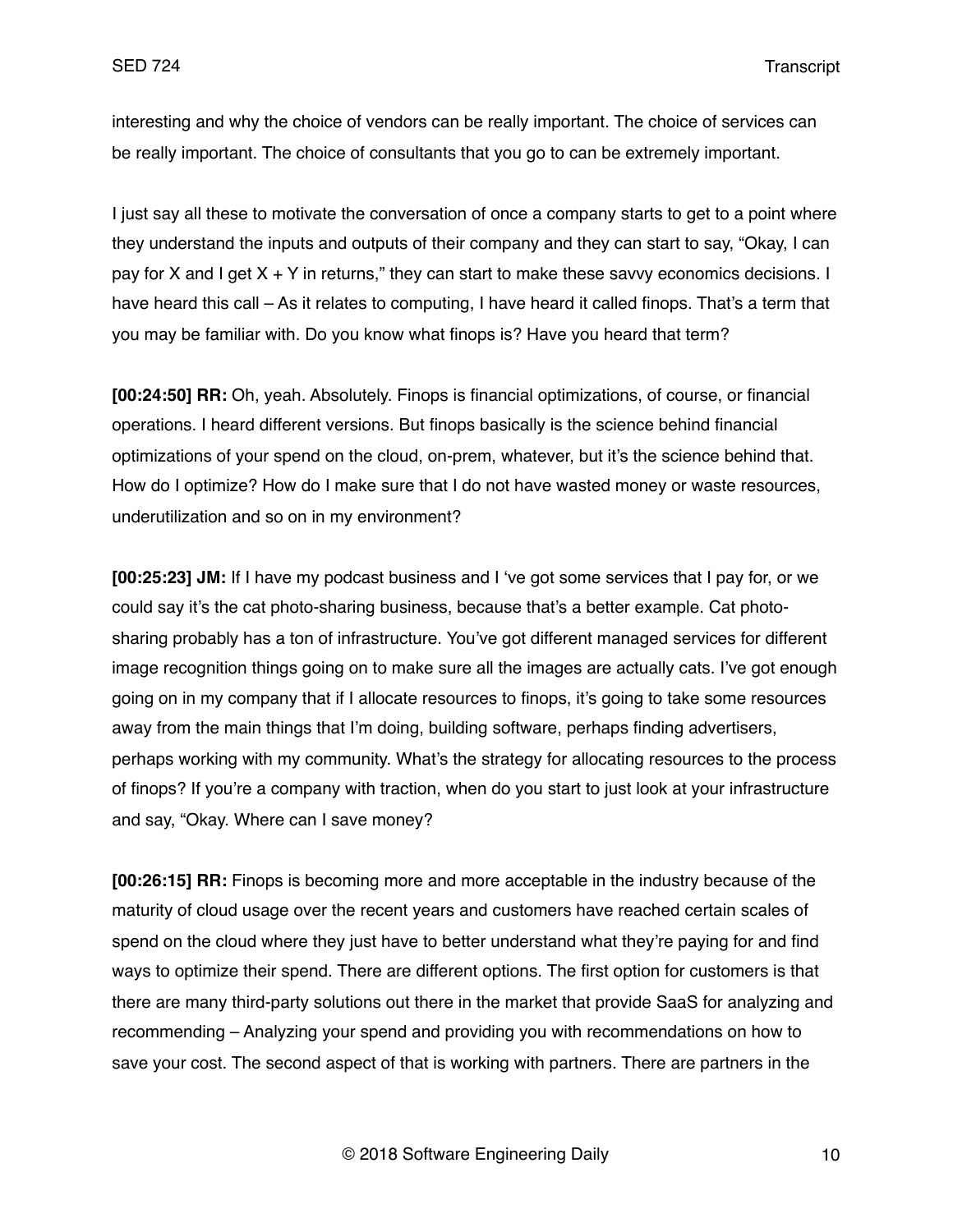industry for all cloud vendors that have made financial optimizations part of their offering and it's part of their specializations.

We have to understand that, again, not only cloud is not normally your business, but understanding the structure of cost on any cloud takes a lot of learning and understanding. There are a lot of moving parts to your cost and you have to understand them and know them in order to be able to make optimizations and recommend savings.

Either you invest in internal resources to learn, study and deploy such knowledge, and granted you choose that, you have to understand it's not a onetime thing. You don't do it once a year or once every six months. It's an ongoing work, especially when you start to increase your spend and the type of resources that you have on the cloud. You have to either invest in it internally or hire a consultant or partner that will help you do that, which is something that they're knowledgeable about and have good experience, proven good experience in optimizing customer's cost.

Now, another thing to consider is the fact that cost optimization can come, and probably does come from the most part from understanding what you're paying for. You can optimize your cost just by taking on, for example, reservations, and commitments, and choosing the right storage type, like we discussed earlier. But it can also come from changing your architecture. For example, many AWS customers don't know that traffic between availability zone has a cost. It's not just traffic out of your VPC that has cost associated with it.

You have to basically analyze if you're running on high-availability applications, on multi-AZ production and so on if it's cost-effective, if it's right for you, if it's the right time for you to do that. It has been benefits, of course, redundancy, discontinuity and so on. But it has a cost associated with that. You have to juggle between these two options and decide what's the optimal working method is for you.

**[00:29:29] JM:** This is what you are in the business of working on. At DoIT International, you run a cloud consulting company. Full disclosure; you're a sponsor of Software Engineering Daily. But this is a very interesting topic to me. Why did you decide to start a cloud consulting company and what do you do for engineering organizations?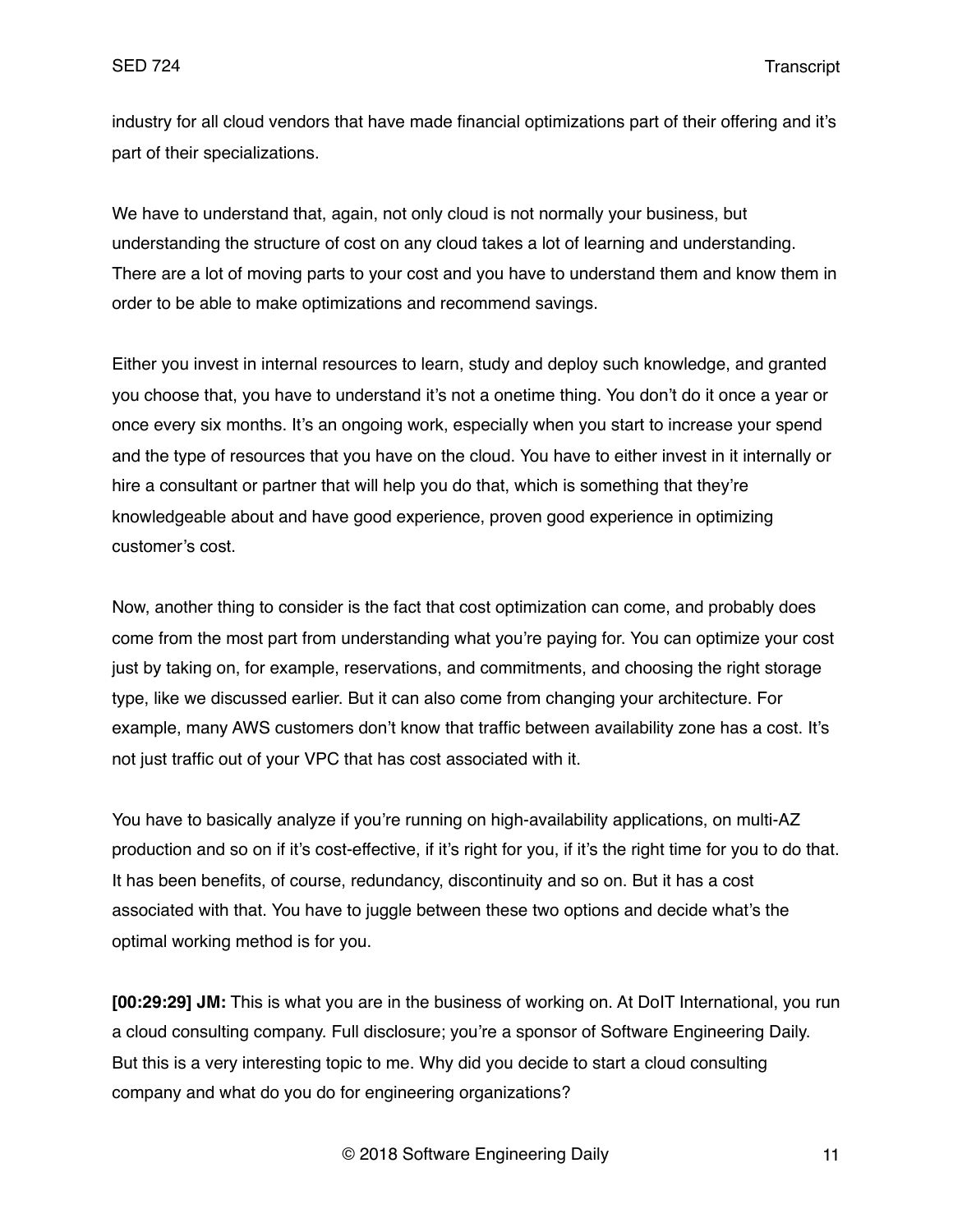**[00:29:53] RR:** We are basically – Actually, we stumbled across cost optimization by accident, and I'll tell you exactly how. But we're basically an engineering company and we help customers which are either new to the cloud or existing cloud customers to optimize their workloads, to be better understand how to design the application on the cloud, the architecture, deployment, support and so on. We are basically regarded as the trusted advisors of our customers and of companies that are running on the cloud.

They discuss various topics with us on maybe they want to change their application. What services to use? Is this specific service the right one for me or should I look for an alternative? How do I optimize my workload on a specific cloud provider or a specific service and so on?

Several years back, we started our business based on the partnership with Google. Started with GSuite and then cloud and then Google Maps, but in respect to Google Cloud. So we realized early on, several years back, that not only our customers are flying blind in the sense of spend, but us also as resellers, we were missing a lot of information on what our customers are doing spend-wise on the cloud. We started to invest in that in one understanding all the various moving parts that comprised your spend on Google Cloud. Then not only that, but we also developed a solution which is called reOptimize, which is free for anyone to use on Google launcher or with us. We built a solution which gives customers, specifically Google Cloud customers, three main things. The first thing that it increases visibility as to what they're spending on Google Cloud today. It's like walking into a totally dark room, and we give you a torch light to focus on specific areas of interest and better understand what you're paying for and so on.

The second thing is that machine learning running on top of that. No more bill shock anytime that we detect a financial anomaly in your spend. We alert you on that. Everybody face this probably more than once working on the cloud. Some engineer made a mistake and left a huge cluster on running for the weekend, and you will find that out probably just when the invoice comes. Yeah, it still happens and many companies are not aware of that and they do not put the right gatekeepers on that, budget management, alerts and so on. That's the second thing that we do.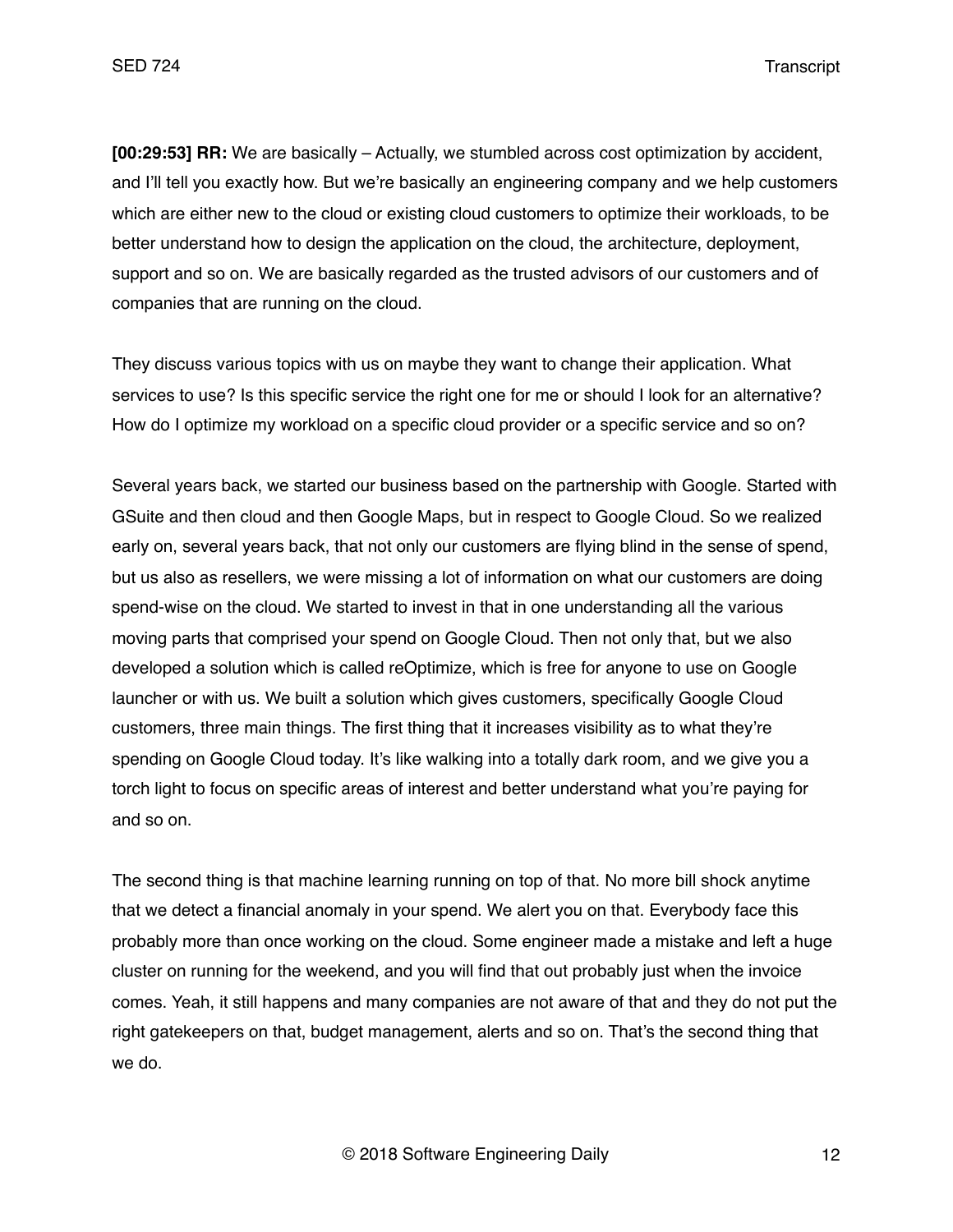The third thing, which is part of reOptimize, is a recommendation engine. Basically, giving you recommendation on how to optimize your spend and what aspect of your spend are costing you a lot of money, and maybe you should consider optimizing those. In addition to that, as far as AWS for example is concerned. So we partnered several years back with CloudHealth Technologies, purchased recently by VMWare, and they had a great solution of, again, providing customers with insights and better understanding on what they are paying for. Using that tool with our knowledge, we provide customers the right information that they need in order to optimize their spend and in many cases cut their costs down.

I can't tell you how many times I sat with customers on a one-hour meeting and you walk out of that meeting and you saved the customer like \$100,000 a year just by showing them that they did not terminate their unattached EBS volumes, for examples, or things like that which are very trivial, but because you are not in the business of managing cloud, you don't always see that and you're not aware of those tricks. It's something which is we regard it as part of our service and obligation to the customers. It's not only about the engineering and the technical aspects, but it's also about cost, because if you advice your customer in a certain architecture, if it's not cost-effective, it's a bad recommendation. So it has to be also cost-effective.

#### [SPONSOR MESSAGE]

**[00:34:30] JM:** We are running an experiment to find out if Software Engineering Dailydaily listeners are above average engineers. At triplebyte.com/sedaily, you can take a quiz to help us gather data. I took the quiz and it covered a wide range of topics; general programming ability, a little security, a little system design. It was a nice short test to measure how my practical engineering skills have changed since I started this podcast. I will admit that though I've gotten better at talking about software engineering, I have definitely gotten worse at actually writing code and doing software engineering myself.

But if you want to check out that quiz yourself, you can help us gather data and take that quiz at triplebyte.com/sedaily. We have been running this experiment for a few weeks and I'm happy to report that Software Engineering Daily listeners are absolutely crushing it so far. Triplebyte has told me that everyone who has taken the test on average is three times more likely to be in their top bracket of quiz course.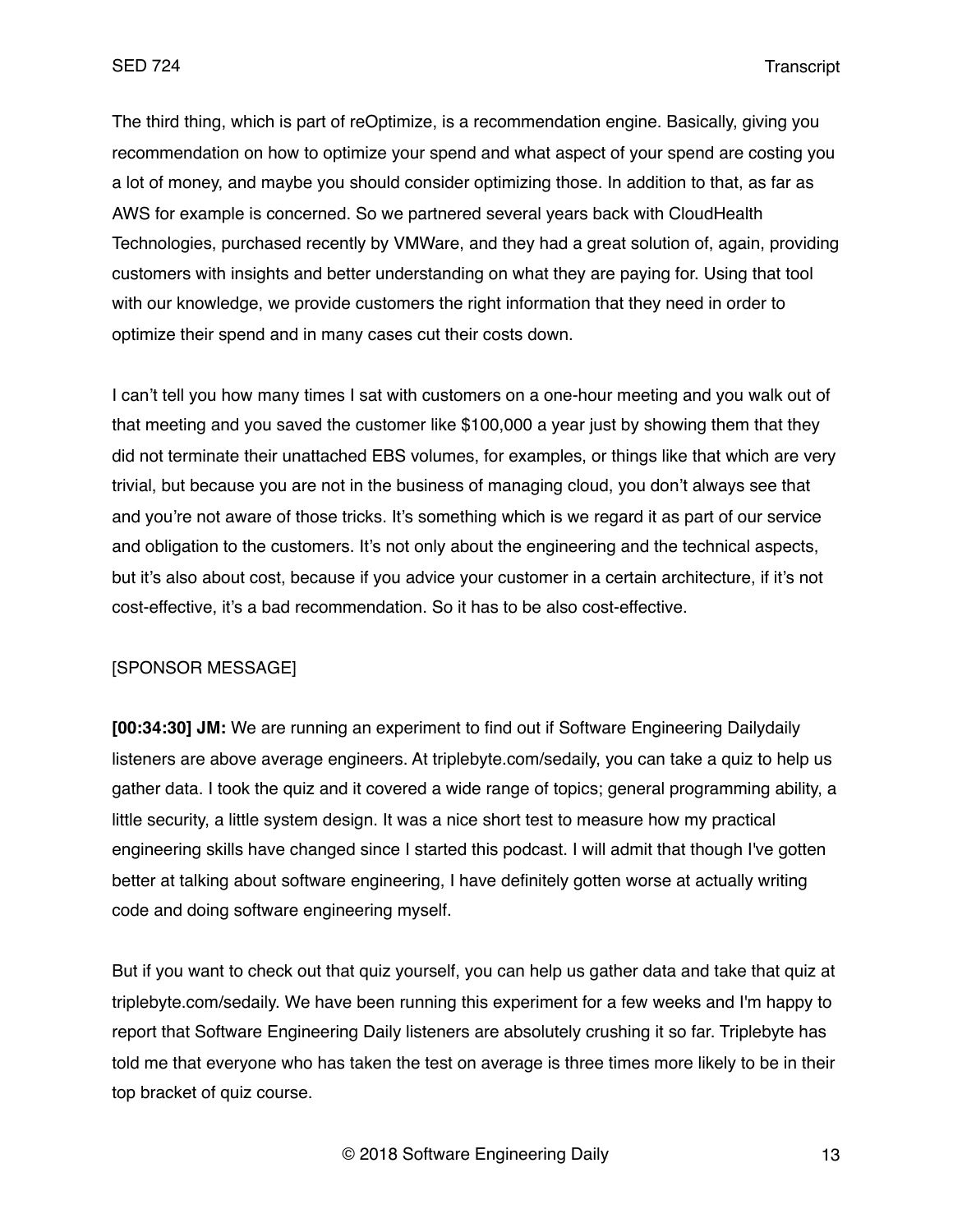If you're looking for a job, Triplebyte is a great place to start your search. It fast tracks you at hundreds of top tech companies. Triplebyte takes engineers seriously and does not waste their time, which is what I try to do with Software Engineering Daily myself, and I recommend checking out triplebyte.com/sedaily. That's T-R-I-P-L-E-B-Y-T-E.com/sedaily. Triplebyte, byte as in 8 bits.

Thanks to Triplebyte for being a sponsor of Software Engineering Daily. We appreciate it.

## [INTERVIEW CONTINUED]

**[00:36:29] JM:** I don't know where you're from, but in the United States we have these television shows where you'll have the host of the show comes into business, like restaurants, and then he'll tell them everything that's wrong with their business and then he'll show them how to – "Here's how you rework the menu," or "You need to open up this extra room for more guests," or "You need to get new lightning." The whole 30-minute episode will be about just this person coming in and showing them how to run their business a little bit more efficiently. That kind of seems like what you do for cloud infrastructure.

**[00:37:08] RR:** It is exactly that. Yeah, that's a great example.

**[00:37:11] JM:** What's the most egregious case where you come in and you see somebody and you're like, "You are spending \$5 million more than you need to." What's the most egregious mistake that you've seen?

**[00:37:24] RR:** We've seen some – I would call them sad stories, but one example that I can share, which is a public online that's been published is work that we've done with a company called Jelly Button, which are in the gaming business.

**[00:37:40] JM:** Jelly Button.

**[00:37:40] RR:** Yeah. Jelly Button actually used a monitoring solution which is called Mixpanel, which –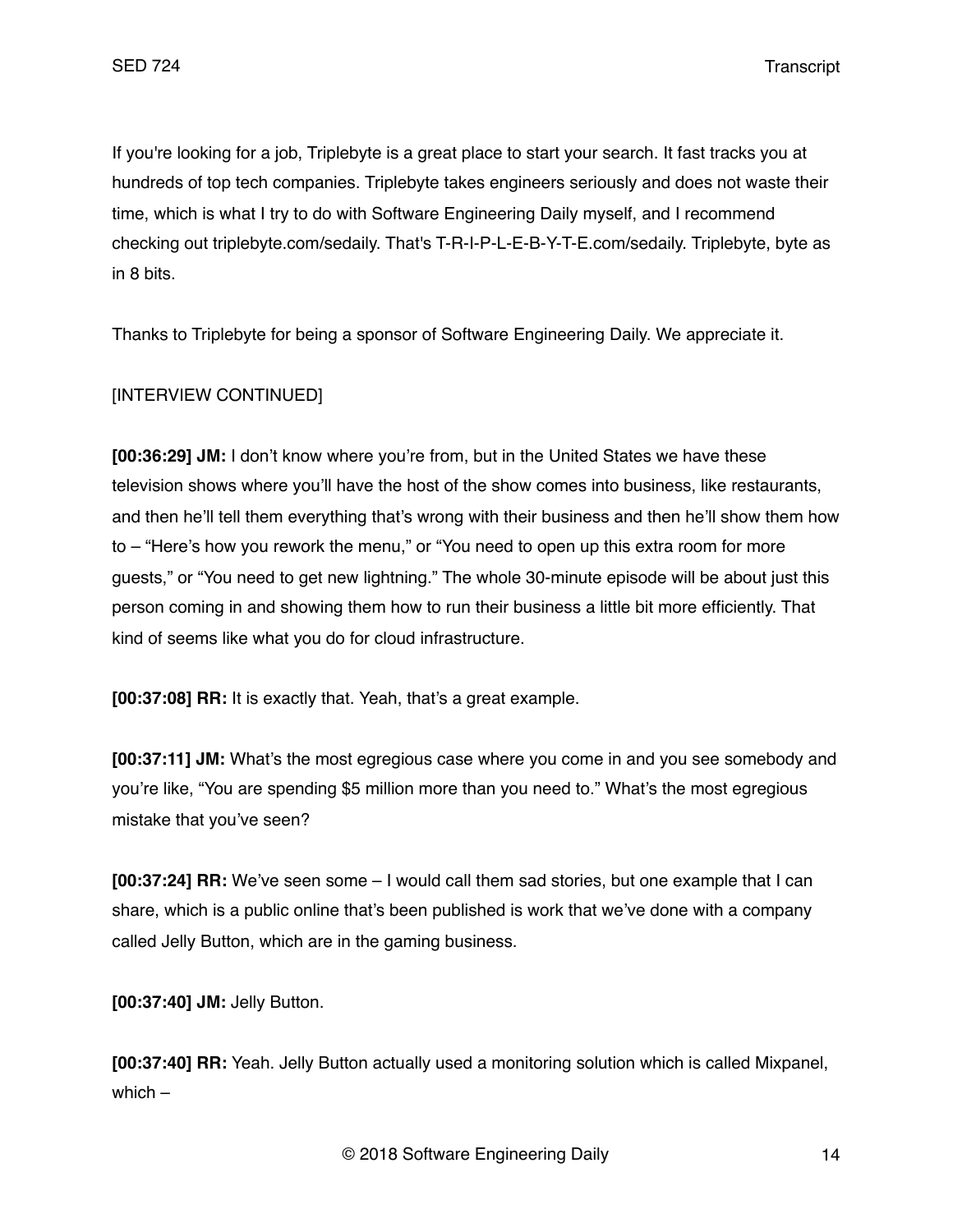**[00:37:47] JM:** Oh no.

**[00:37:48] RR:** Let's scrub the name?

**[00:37:50] JM:** No. I'm saying oh no because I've looked at Mixpanel pricing before.

**[00:37:55] RR:** Exactly.

**[00:37:56] JM:** We don't need to scrub the name.

**[00:37:58] RR:** Exactly. It's in the public use case. Yeah, Mixpanel has a great solution, but it has, again, a price tag associated with it due to the licensing aspect than other aspects that you can consider.

**[00:38:11] JM:** Because, by the way, they're the market leader.

**[00:38:13] RR:** Exactly. That's okay to charge a premium when you're the market leader, but there are alternatives. We've sat with Jelly Button and we actually moved them to Google's BigQuery solution and we managed to save them \$240,000 a year just by moving from Mixpanel to BigQuery. It gives them – They're not losing any functionality or visibility or anything like that, but it just required some work –

**[00:38:42] JM:** Yeah, you have operational costs in the migration, but once it's set up, you're good.

**[00:38:49] RR:** Exactly, and that's onetime cost. It's not ongoing, which is the scariest part of any cost structure is the ongoing cost that you have. That's what happened there. In general, customers should not be concerned, scared or intimidated by looking for other alternatives. Everybody is busy, everybody is promoting their businesses and they have their business to run and they're getting used to paying for something which is not necessarily the right solution for that. Invest this one time. Do a discovery on your architecture, on your third-party solutions and check other alternatives. Maybe doing it yourself like moving to BigQuery, which basically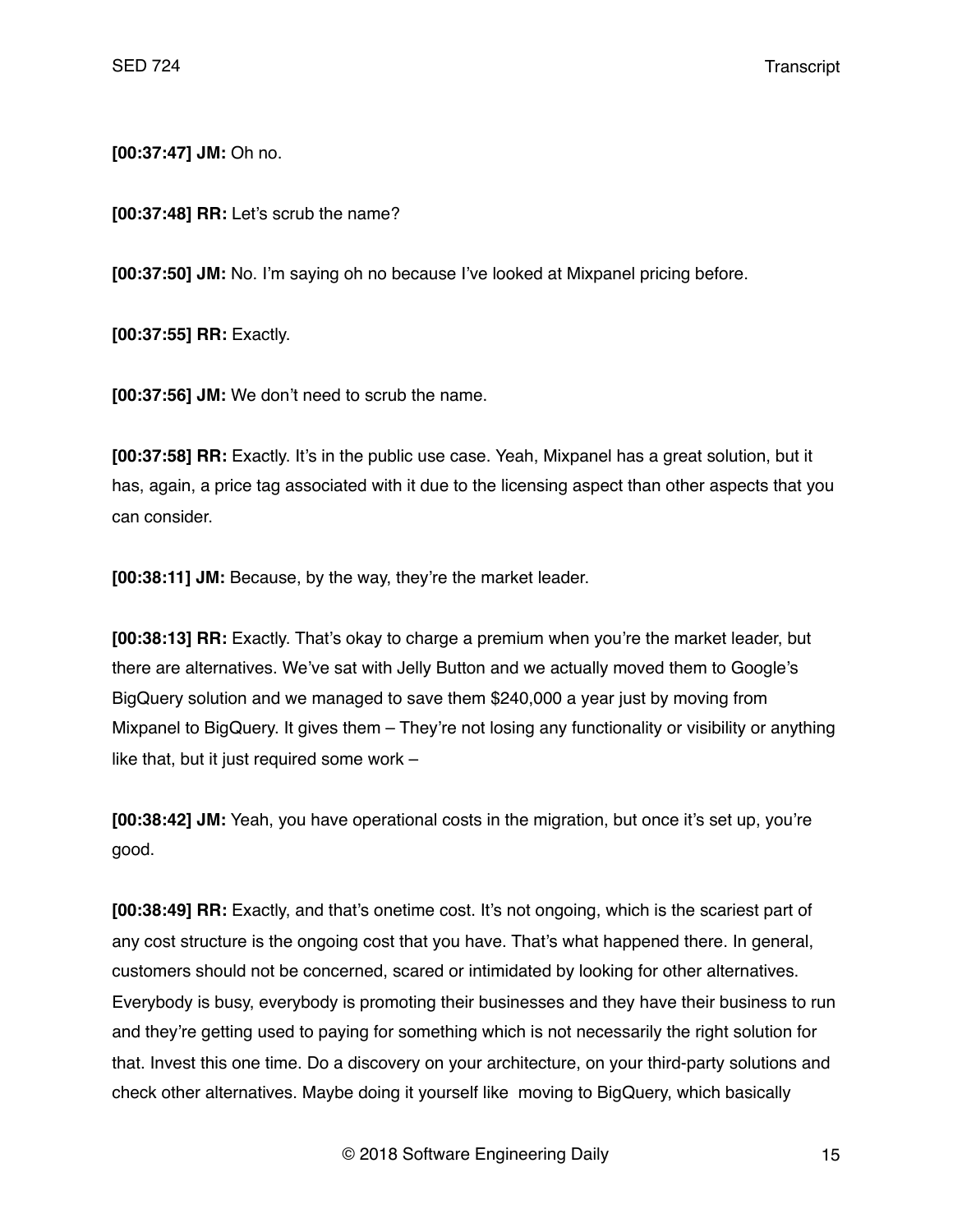means you do it yourself, will be more cost-effective, and maybe from the technical aspects fit for you. Don't be alarmed. Don't be frightened from that.

**[00:39:45] JM:** Do you ever look at these cloud provider business, like Google Cloud or AWS and just think, "Oh my god! This is the best business ever." They have the best business ever, and they keep building higher and higher level services that they charge more and more – We think Mixpanel. You look at Mixpanel and you're like, "Jesus! Their margins are good." But that's what AWS or Google Cloud is on a massive scale, like not just monitoring your mobile game. It's like every aspect of your infrastructure, they have really good margins on.

**[00:40:21] RR:** Exactly. I think the people that can, first and foremost, appreciate that, those that have been in the industry for a while and remember what it meant to acquire a server. What you had to go through until that server was in production. All the procurement process, choosing the right spec, having the shipment arrive, installing whatever you need on it and then shipping it to the datacenter and installing it there. It just took forever, and I came from that business. I managed a collocation infrastructure.

When AWS came up and I remember the first EC2 instance that I launched and I was like shocked that instead of wasting a month on getting that server installed in the datacenter, I got it like in less than hour because I had to learn. It was my first EC2 to launch. I did it super slow and better understand how to do that, and definitions and security groups and policies and all that, and it was working and accessible and installed and it was wow.

Then of course since then it's all ancient history, and today it's like everything that you need. That's the one of the targets that big cloud vendors have is to provide you with a comprehensive solution under a single provider on a single roof that will take care of your every need. It can be from your production staging, testing, operational department, finance department. Everything is there already. Yeah, it's amazing.

Just to complete that, if you look at the pace of innovation that happen over the past 6, 7, 8 years, even though AWS were here like 12 years ago and then [inaudible 00:42:15], but if you just look at the last 6, 7, 8 years. I mean, it's just mind-blowing.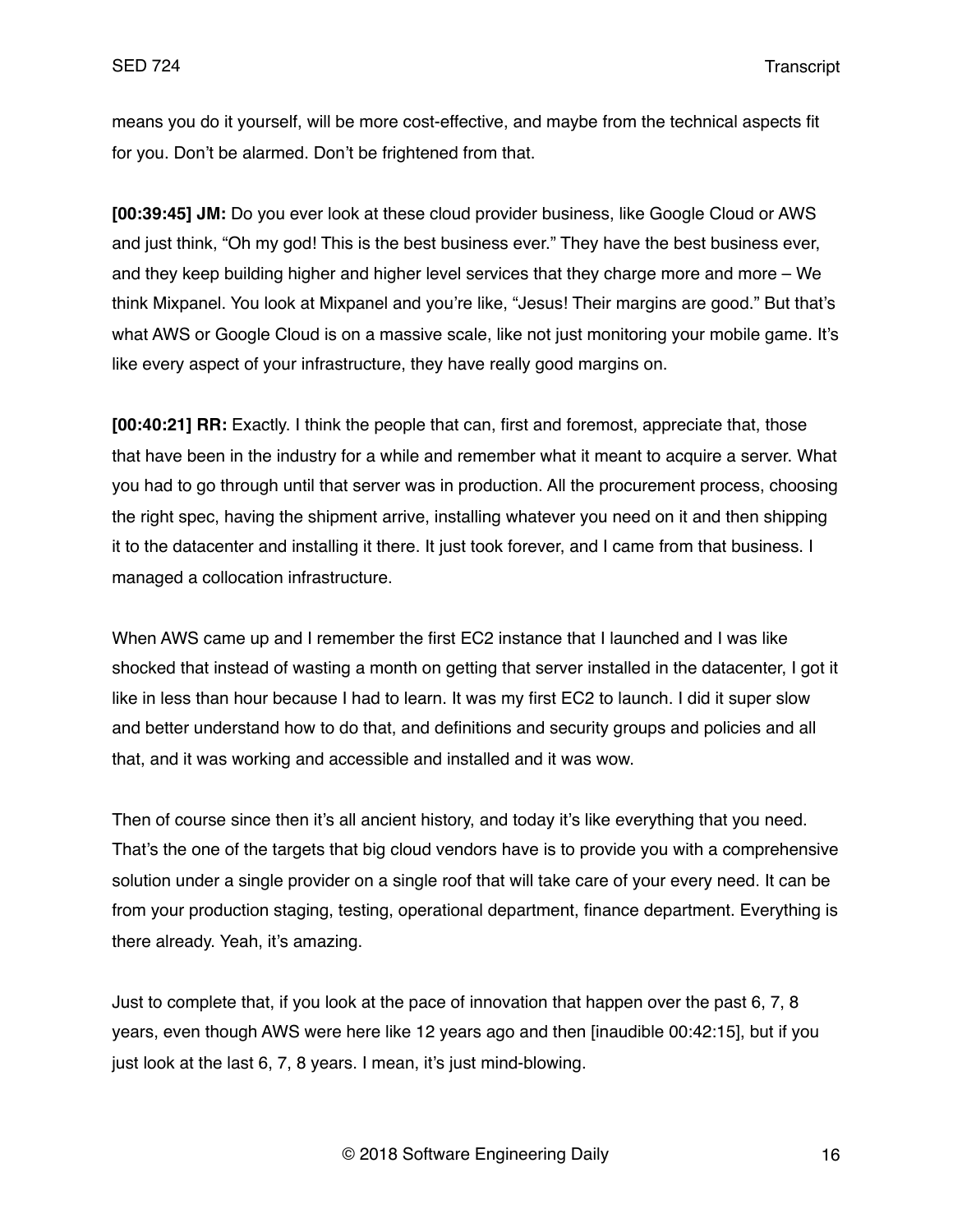**[00:42:22] JM:** This is why I'm so offended by the tech-lash, kind of the backlash against tech companies in the press or it's like, "Oh! Amazon is ruining work for people. These warehouse workers that are underpaid." I'm like, "Do you understand that Amazon is responsible for the tech boom that we've had since 2006?"

**[00:42:46] RR:** Anyone claiming that just is too scared of adopting change and being part of this wave. Any cloud vendor does not come to replace anyone, but you have to adjust. You have to learn a new skillset. You have to change the way that you work. If you are not part of that, you are out of the game. I hear that still today and, again, it's just – I can't understand why – I mean, people are scared of change. I understand why they are claiming that and acting accordingly, but I just don't understand it. It's here. It's going to stay here. You're going to be on the cloud. Most chances, you are already on the cloud even if you are not aware of that with different SaaS solutions that you are using and so on. Get your knowledge up to par. Get experience. Get your fingers dirty and start working on the cloud and you'll discover a different world which, of course, from my perspective is a better one.

**[00:43:53] JM:** Okay. Here's something I want you to answer for me. I've done so many shows about Kubernetes and migrating to Kubernetes and standing up your Kubernetes and so on. There's a million ways to do it, very early days. But when I look at Kubernetes I'm like, "This is – You could build your infrastructure out of managed services, high-level managed services and Lambda functions, AWS Lambda functions." There're people who are standing up their own Kubernetes or doing multi-cloud Kubernetes and they want to have this control over their infrastructure. They want to not feel locked in to proprietary solutions. I'm like, "There is a big cost to doing that." You will gain so much speed if you go the route of wiring together DynamoDB with AWS Lambda and triggering things and having event-driven, whatever. Am I crazy or is like that a more cost-efficient? Not only more operational efficient, but more cost efficient way of managing your infrastructure.

**[00:45:01] RR:** You are 100% right. Yeah, we do come across many customers that have this fear of vendor-locking, which you can understand but you reach customers that are running their production on a single vendor for a few years now. They have no plans to change that, but they are still refusing to enjoy the full benefits of managed services on that cloud provider. Saving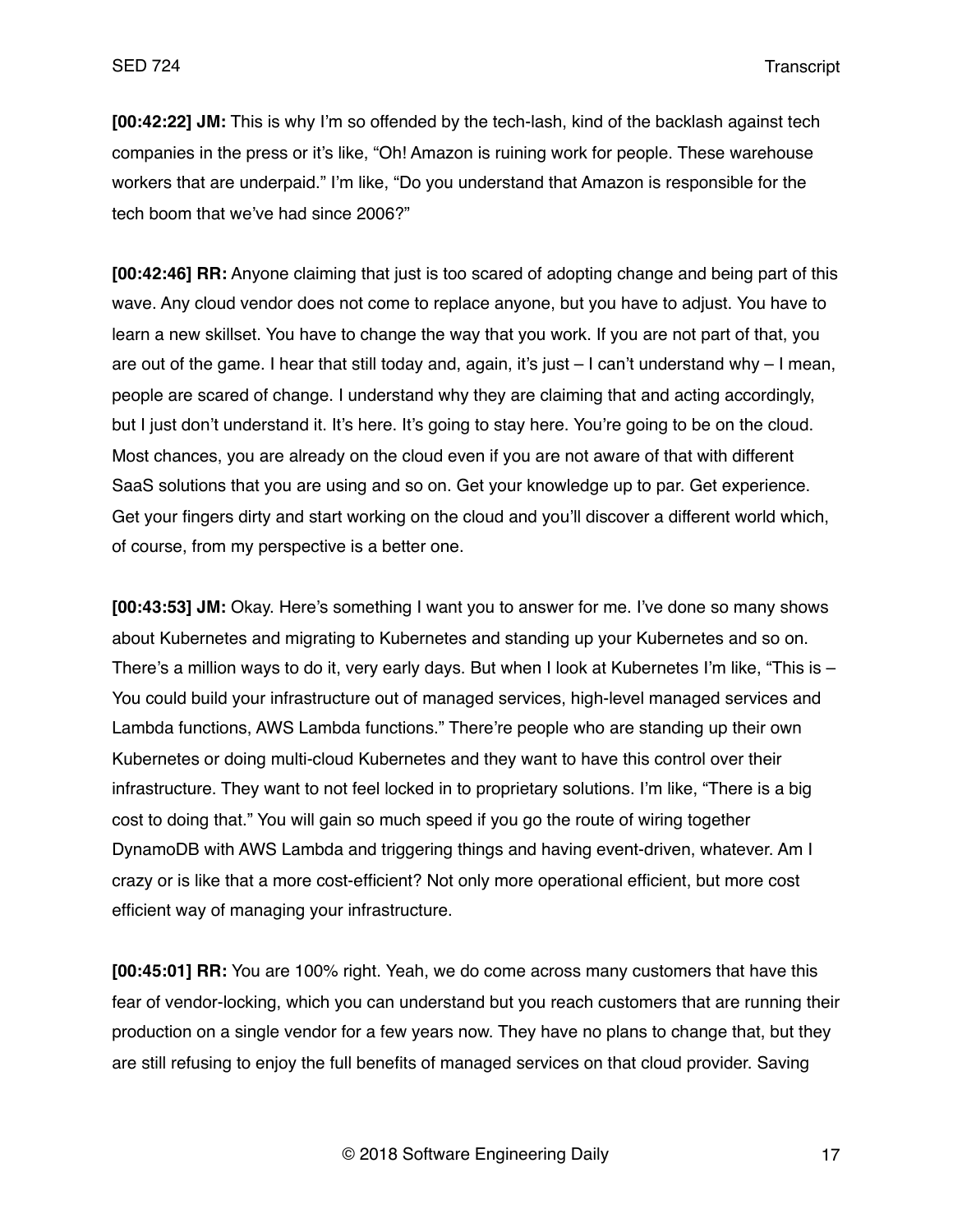cost, optimizing the way that you work, operational efficiency and all that just because conceptually there is this thing which is called vendor-locking.

It's just why not? You're not going anywhere, and even if you decide to do that, it's going to take you time to plan and check the alternatives and you can move away from any kind of solution and it's just misleading. It's the same, like we talked a lot about cost-optimizations, but it's the same as not opting for commitments in order to get discounts [inaudible 00:46:08] committed use discounts. I mean, you're running your workloads there. You're not going anywhere. Why not take full advantage of that and save cost? I mean, what are you afraid of?

That's my view on that. I understand it at the early stage deployments where, again, you are unsure about where you're going to be in six months from now. But once you become more mature and the probability of you moving from one platform to another is going down. So why not enjoy the managed services and the proprietary services that the cloud vendor has to offer? Any solution can be replaced.

**[00:46:49] JM:** Here's the other thing that I think gets misunderstood about the state of cloud today. You have people looking at the cloud providers like they're in a race. It's like AWS versus Google Cloud. AWS doesn't have a BigQuery. AWS has got to build a BigQuery kind of thing, or Google Cloud doesn't have a strong as integrated an offering for serverless functions or in serverless triggers and things. When are they going to catch up with each other?

I think what people miss is these are just software companies. They're not in direct competition with each other. I mean, they kind or are but it's more like you've got this blue ocean of cloud provider potential. Yeah, maybe we're kind of like in the early days and they're both building their primitives and you've got DigitalOcean over here. They're kind of building their primitives. But the direction that these things are going in is just going to be total – I think it's going to be increasingly disjoint. They're just going to have different pros and cons and they're going to have their own little benefits and it will be easy to integrate them. It will be easy to have multicloud, different API high-level managed services and it's going to be really cool for developers, because you're just going to be able to choose from this giant buffet of different high-level services. Tell me where I'm wrong about that thesis.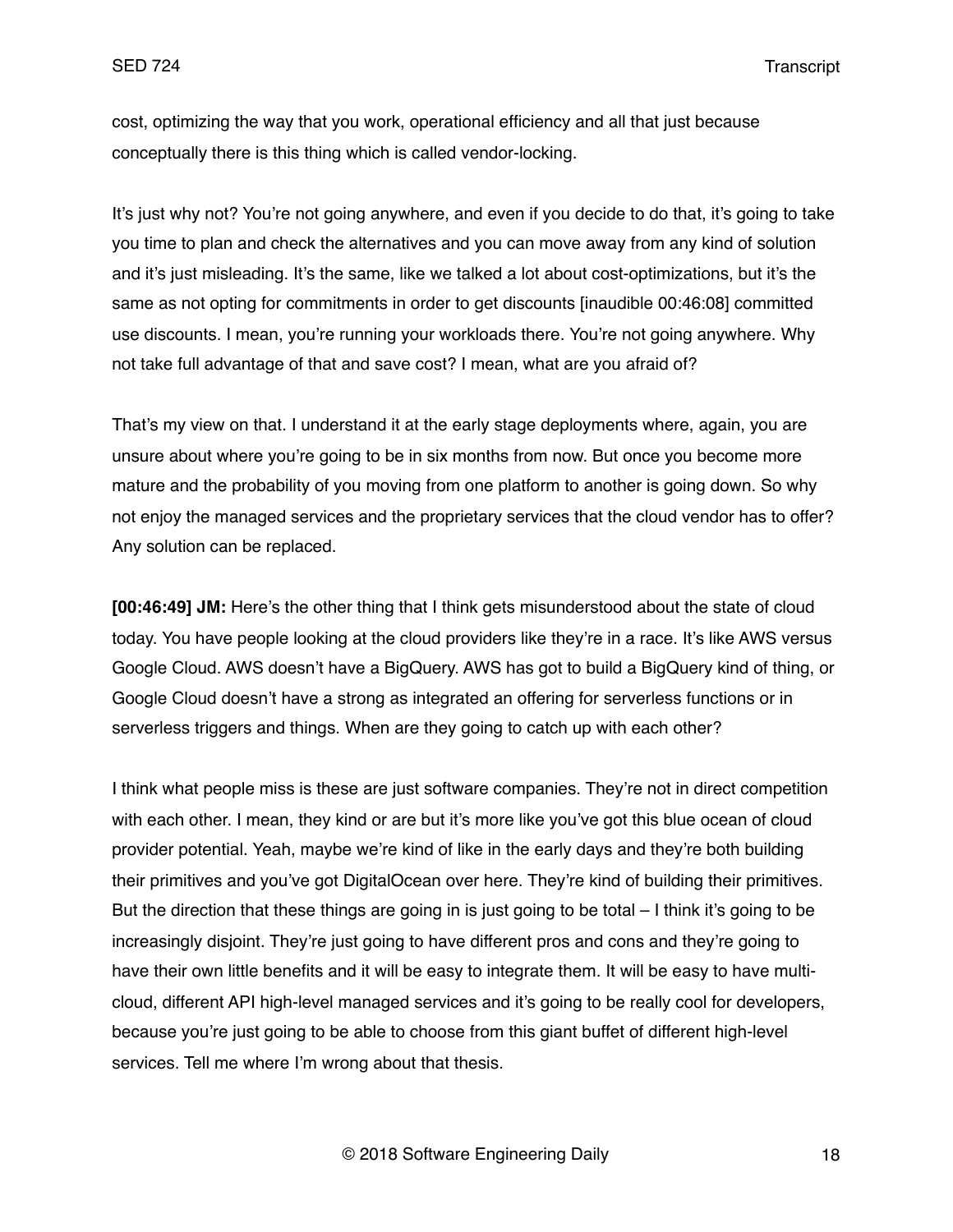**[00:48:10] RR:** I don't think that you are wrong. I couldn't agree more. Yeah. I mean, again, we're living in this amazing period of time where technology is like everywhere and innovation and the competition between the cloud vendors is just working. The customers are benefiting from that. You have to – Again, everybody was running on a single cloud platform up to, I would say, a couple of years ago more or less, three years ago. But then as the work that you're doing became more complex, more diverse, your requirements are different. You have different departments that are now utilizing the cloud.

You have much more options and flexibility to choose what is the right fit for your application and whatever you are trying to run. Each cloud has great pros and cons. You have to understand that and just choose what is the right solution for you based on your specific use case. If people want to understand more about, and let's focus just for a minute on AWS and Google Cloud. If people really want to understand the differences between them, they should think about where each company started its way from.

Basically, AWS started as amazon.com and this is why you see these segregated islands, the regions, which have no connection with other regions. It's just a standalone region with amazing buffet of services and options for you to choose from, but it's isolated. In relation to that, for example, if you look at Google Cloud, which is google.com, the search engine, and to provide services on a global scale. You have the private-owned fiber network of Google, which is all the datacenters and all the regions are connected on and running on top of that network. You have to better understand where they came from, and then dive into the services and find the right fit for you, but the competition is great and pushing the innovation to brand new amazing services that we'll enjoy.

**[00:50:32] JM:** what do you think about edge computing and the cloud making its way to the edge. First of all, you have the oil rigs, or you have the shipyards, like sipping container yards and these are like areas where you have maybe unreliable Wi-Fi connections and you've got some devices that are on-prem. You've got servers on-prem because they need to help with predictive analytics or maybe it's just running some on-prem factory software and the cloud providers are making their way into these sort of on-prem businesses and they're injecting machine learning into the factory processes. But they're still operating like cloud providers. They have these services like Lambda at the edge, or AWS Greengrass.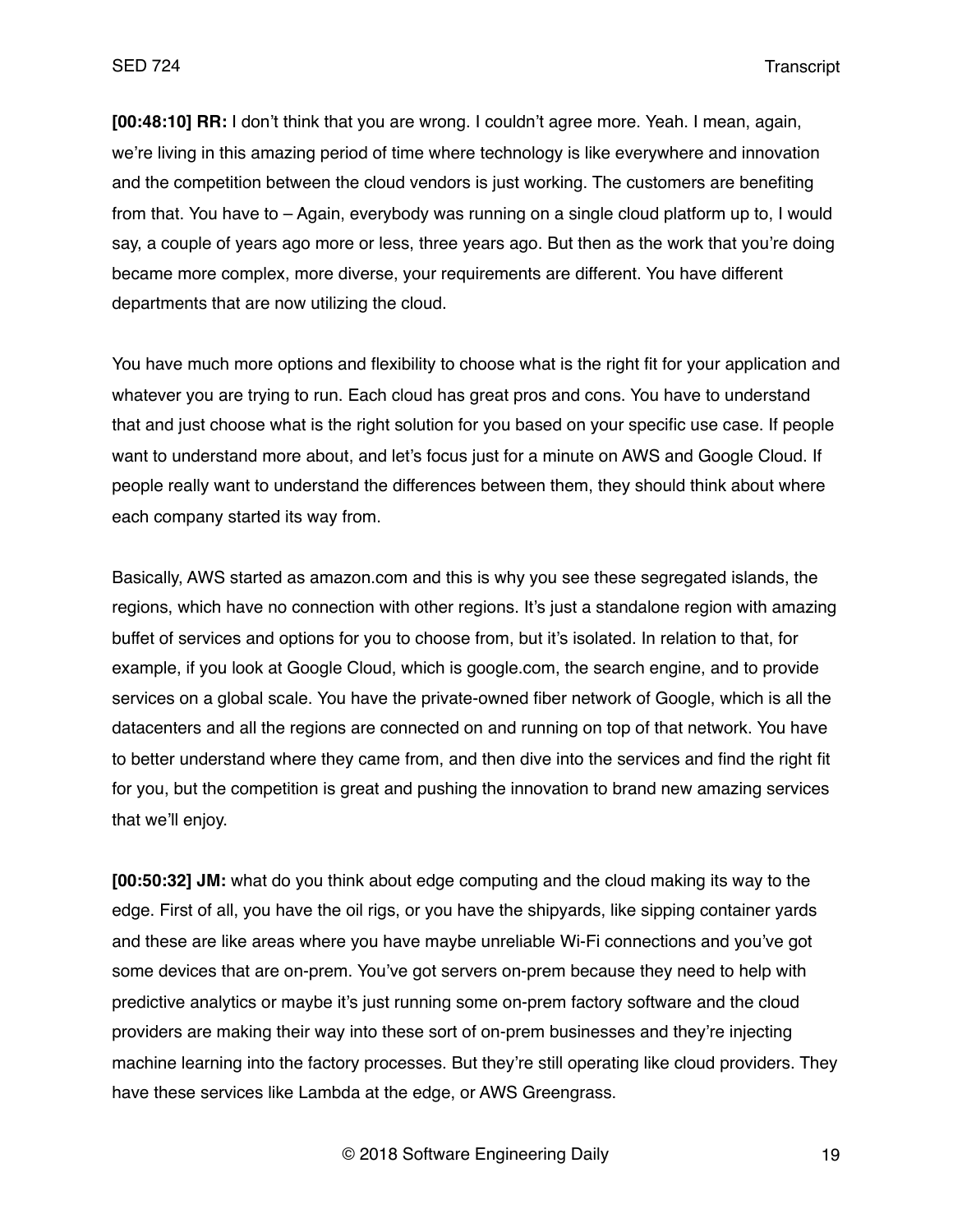Then you also have it kind of happening on mobile where you have services like – I think it's Appsync. There's some AWS services for mobile applications and it helps you make your mobile applications, build your mobile applications faster more efficiently. We've got the cloud providers reaching their tendrils into our devices, our own process, like, "This is my processor. Get away from my processor. I shouldn't have to pay for this. This isn't on the cloud. This is on my machine." But what's going on there? What do you think is going to happen at the edge?

**[00:52:02] RR:** If I understood the question correctly, is that you are referring to distributed workloads, or I misunderstood you.

**[00:52:10] JM:** I guess I'm actually curious how you think it's going to affect your business also. I mean, as these cloud providers move into the edge and they're working with the factories, they're working with the oil refineries and then they're obviously charging a lot for certain services and then I guess that's going to affect your business, because then you're going to be working with oil refineries and factories, or maybe you already are.

**[00:52:35] RR:** Yeah. You do see a shift in what we call born to the cloud business versus the more traditional ones. The first and I would say second phases of cloud adoption where relatively easily cloud native companies didn't see a whole other option but to run on the cloud, versus the more traditional business that are running on-premise or on collocations, on remote locations. The way that you cannot disregard the cloud now today in anything that you do, these are businesses are not immuned and we see the shift in adoption in the traditional businesses, the enterprise businesses. Everybody already had a kind of footprint on the cloud today. It does change the business a bit, because first and foremost, the cloud vendors are developing solutions that will also feed those kinds of businesses and not only the cool cutting edge hightech startups.

You see more development [inaudible 00:53:42] going towards those sectors. For example, you saw there in the recent Google Next, Kubernetes on-prem was announced. Why did Google that? Well, I think it came up because one of the criticisms on Google and the enterprise vertical is the fact that there were almost non-existent there and they completely surprised everybody with on-prem Kubernetes, which is a game-changer.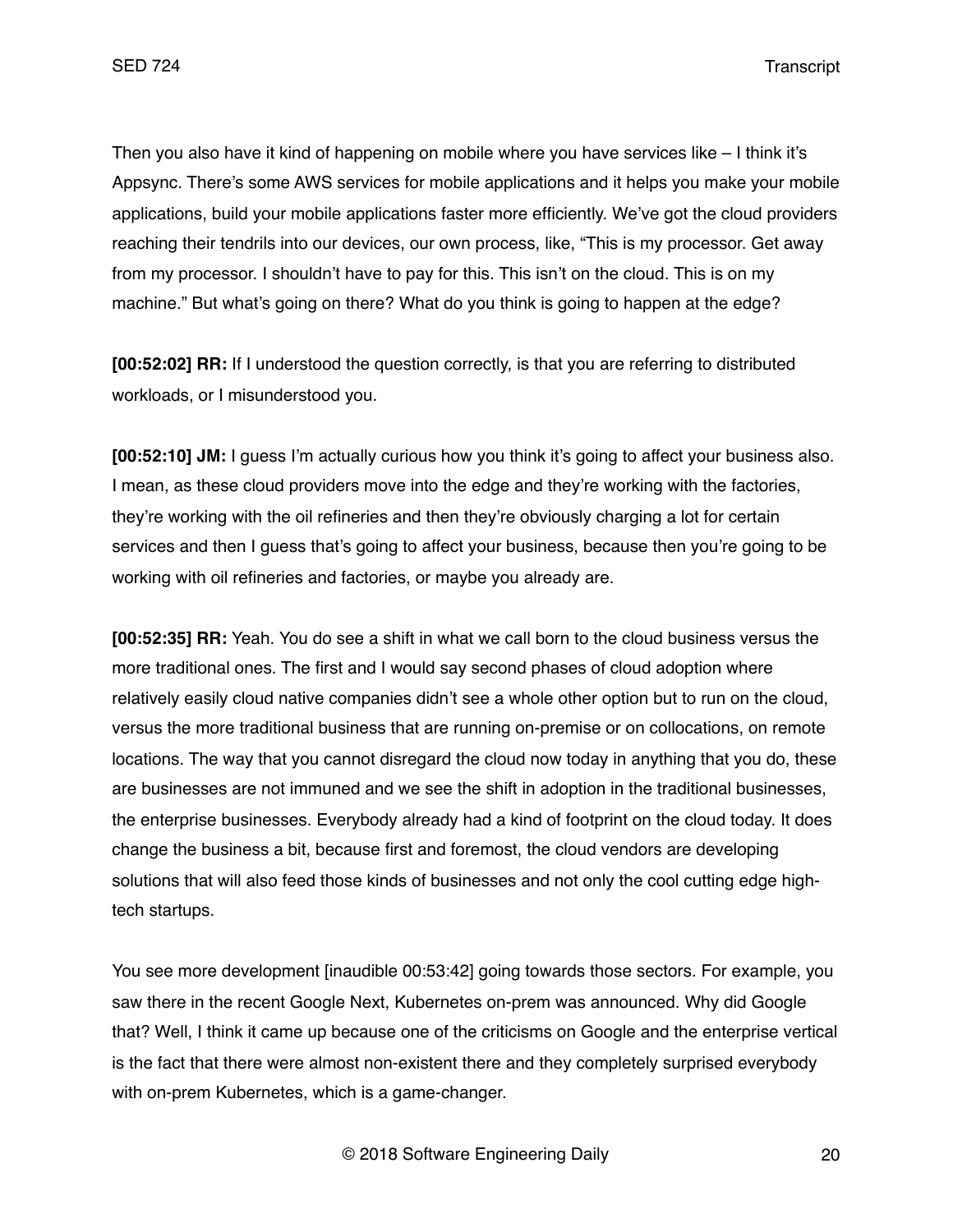Again, now, traditional business, large enterprises that are running collocation have a solution that will connect them to the cloud from their own infrastructure. The change is more gradual and will allow them to adopt cloud in a more suitable manner for them. It's a game changer and we see all cloud vendors tapping towards those kinds of companies and invest a lot of money and development for those.

**[00:54:40] JM:** All right. Well, this has been super interesting. Everybody who is listening, if you're paying a lot of money for your cloud provider, then you should reach out to DoIT International. You should go to our link. We have a promo link. There are some companies that they advertise on the show that I feel on the fence sometimes about it. DoIT International, I don't really feel conflicted about advertising at all, because it's pretty much – People will only become a client of yours if they're going to save money. I don't really feel troubled in promoting your business. I hope people check it out, and it's been really fun talking to you, Ran.

**[00:55:21] RR:** Jeffrey, thank you very much for this interview. Thank you for all those listening and hope to hear from you soon.

# [END OF INTERVIEW]

**[00:55:30] JM:** OpenShift is a Kubernetes platform from Red Hat. OpenShift takes the Kubernetes container orchestration system and adds features that let you build software more quickly. OpenShift includes service discovery, CI/CD built-in monitoring and health management, and scalability. With OpenShift, you can avoid being locked into any of the particular large cloud providers. You can move your workloads easily between public and private cloud infrastructure as well as your own on-prim hardware.

OpenShift from Red Hat gives you Kubernetes without the complication. Security, log management, container networking, configuration management, you can focus on your application instead of complex Kubernetes issues.

OpenShift is open source technology built to enable everyone to launch their big ideas. Whether you're an engineer at a large enterprise, or a developer getting your startup off the ground, you

© 2018 Software Engineering Daily 21